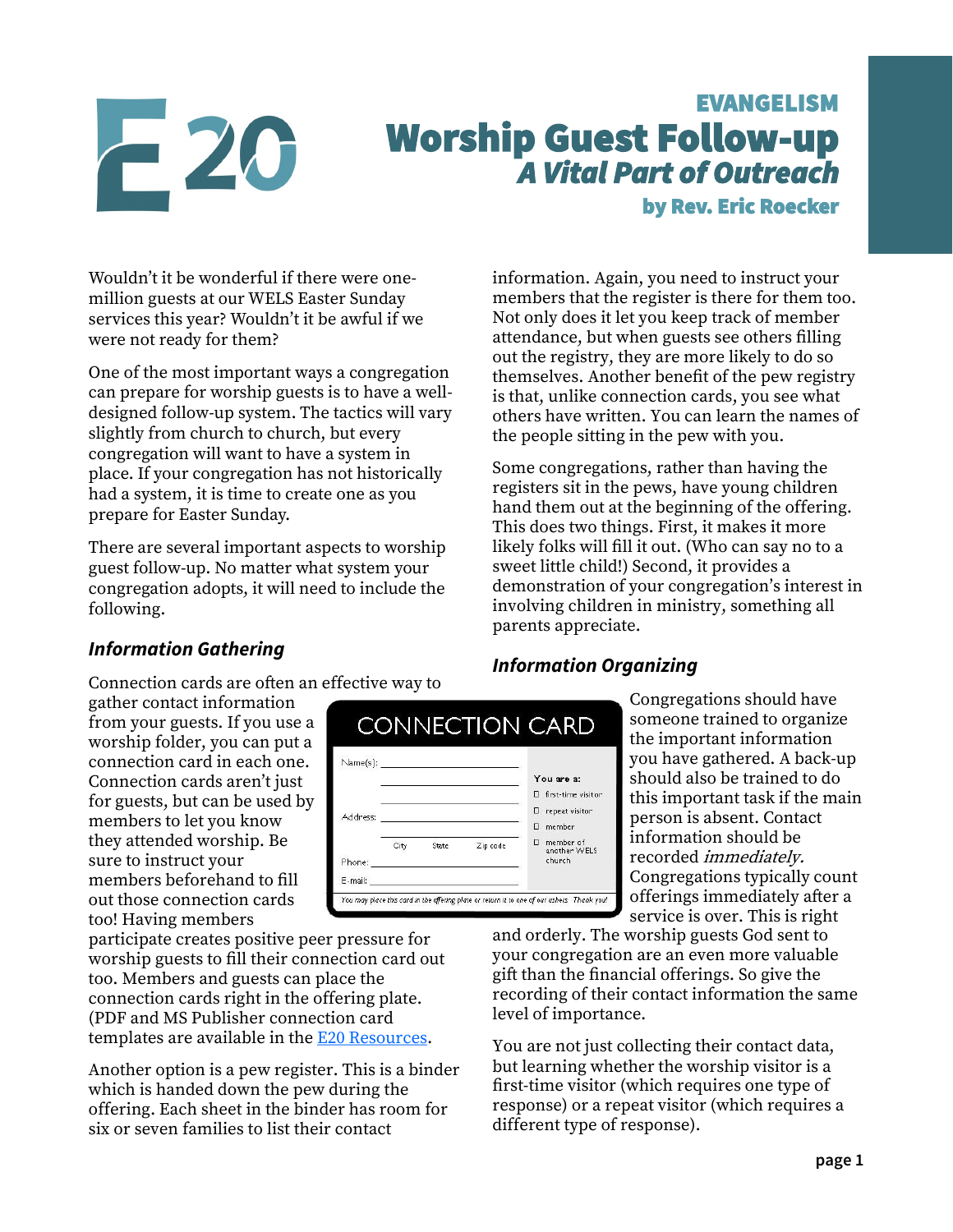It is also important that the responses to these worship visitors are prioritized correctly. WELS visitors, for example, are not outreach opportunities. You might have WELS individuals from other congregations visit you on Easter Sunday to worship with their family. It is certainly a nice gesture to send those WELS worship guests a "thank you" card, thanking them for joining you. However, unchurched guests are your top priority. Once all of the unchurched guests have been identified, their contact information is shared with those responsible for the next phase of follow-up. That would be...

#### *Initial Contact (within 24-48 hours of visit)*

When a congregation has a first-time worship guest, it is important that guest is contacted quickly. Studies show that contacting and thanking a first-time worship visitor within 24 to 48 hours of their initial visit makes it almost twice as likely that individual will return for a second visit.

It is absolutely *vital* to make this initial visit quickly. What is not so important is *how* this initial contact is made. It could take the form of an email, phone call, house visit, or handwritten note.

One congregation has a small team prepare handwritten thank-you cards the very Sunday the guest visits in worship. They include a \$5 gift card to Starbucks for each adult. It goes out in the mail first thing on Monday.

Some congregations have a volunteer do an unannounced door-step visit within 48 hours. The goal is not to have an extended conversation but simply to thank the individual for visiting and drop off some print information about the congregation and its ministries. Typically, some sort of small gift is given. One gift option for this Easter Sunday is a copy of the evangelism movie *Road to Emmaus.* Perhaps you could include a bag of microwave popcorn with the DVD. You [can order copies of the movie HERE.](https://online.nph.net/road-to-emmaus-the-greatest-mystery-revlealed-dvd.html) They are being offered at cost (\$2.50/DVD) plus shipping.

#### *Pastor Phone Call*

It has been proven that multiple "touches" make it more likely that a first-time worship guest will

come back for a second time. So, if that initial contact is made 24 to 48 hours of the guest visiting worship, then later in the week is a good time for the pastor to make a phone call to each visitor. It can be brief. He simply thanks them for visiting and says how much he'd love to have them visit again. If the conversation goes well and the person seems interested in learning more about the church, the pastor might use this phone call to set up a time to visit in person.

#### *Face-to-Face Gospel Presentation*

Eventually, the pastor or a trained evangelist will want to visit the worship guest face-to-face for something longer than a door-step visit. You actually want to sit down and talk for a bit with the worship guest.

When should this visit take place? If the pastoral phone call that takes place a few days after the initial worship visit goes well, it would be good for the pastor to schedule that visit ASAP, the next day if possible. If the first-time worship visitor seems polite during the call but not very interested in learning about the church, you might wait to see if he comes back the following Sunday, or even the Sunday after that. If they come back to worship a second time, that is a big deal! You will want to sit town with them very quickly. Strike while the iron is hot!

What if they don't come back to worship for a second time? You *still* want to attempt to schedule a face-to-face visit. About two and a half weeks after their initial visit, give them a call and ask if you could get together. The reason is simple. If God brought a worship visitor to your congregation, your congregation will want to do everything possible to attempt to have a sit-down, face-to-face visit with that worship guest, a time where the gospel can be applied specifically to their life.

Where should this visit take place? The pastor or evangelist can throw out multiple options. "<sup>I</sup> wanted to talk to you a bit more about our mission. Could I stop by your place sometime tomorrow, or perhaps can I buy you a cup of coffee at the coffee shop on Main St?"

What are the goals of this visit? There are three.

First, you simply want to get to know the worship guest a bit better. You don't need to get